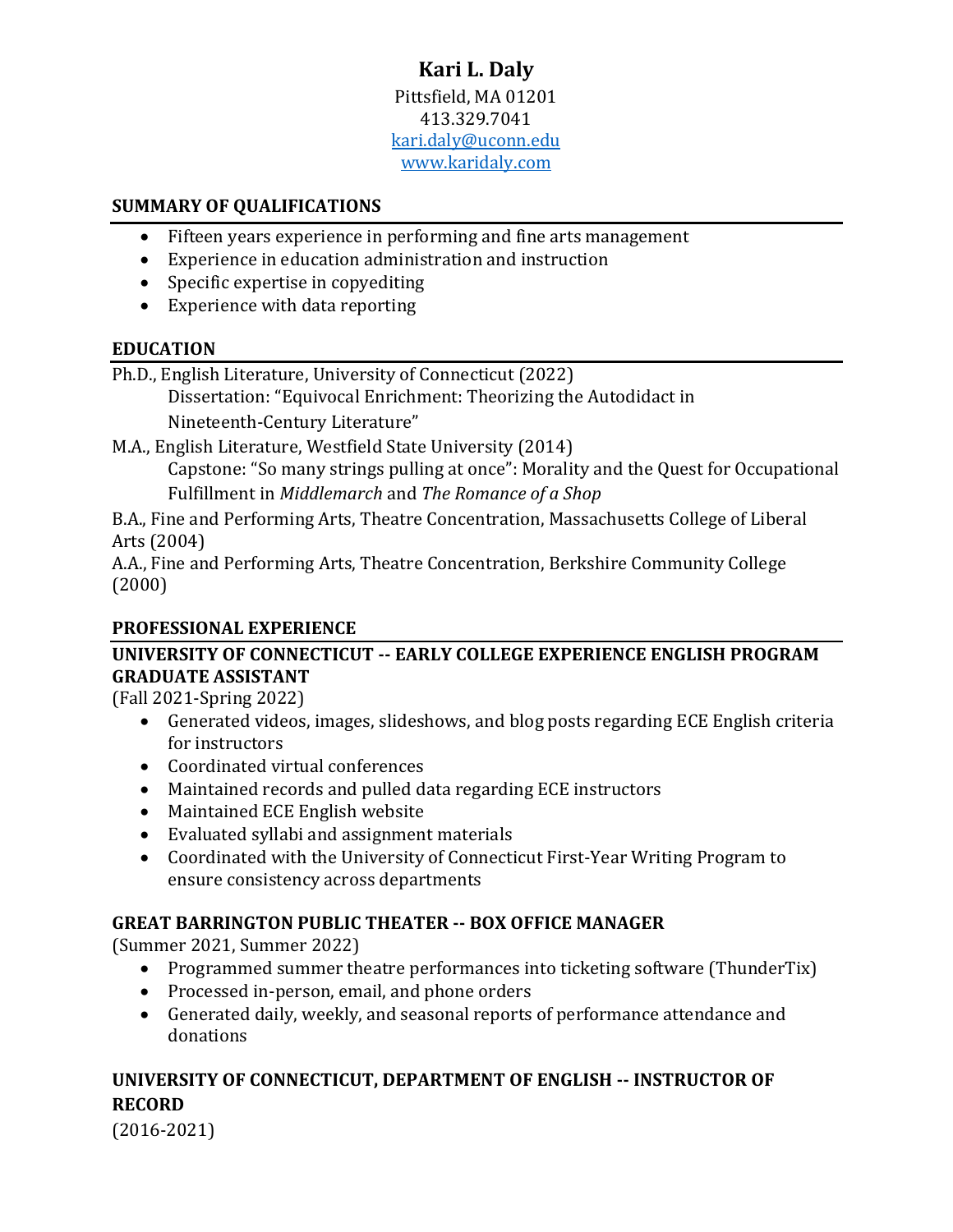- Instructed students in fifteen sections in English writing and literature over five years
- Developed multimodal syllabi in accordance with active-learning strategies
- Advised students on their writing projects in one-on-one conferences, online, and through email
- Adapted lectures and class activities in accordance with students' needs

# **EDUCATIONAL TESTING SERVICE (ETS) -- ADVANCED PLACEMENT (AP) EXAM READER**

(2018-2021)

• Evaluated and rewarded student writing for the Advanced Placement (AP) exam in English literature

# **MASS. MUSEUM OF CONTEMPORARY ART (MASS MoCA) -- SEASONAL BOX OFFICE SUPERVISOR**

(2016-2021)

- Programmed gallery and performing arts events into ticketing software (Tessitura)
- Greeted guests and guided them through their experiences
- Supervised front-of-house operations for music festivals

# **MASS. MUSEUM OF CONTEMPORARY ART (MASS MoCA) -- BOX OFFICE MANAGER**

(2012-2016)

- Managed and trained staff for admission desk to enable them to guide guest experiences
- Programmed gallery and performing arts events into ticketing software (Tessitura)
- Copyedited programs, brochures, and posters for grammatical and spelling errors, as well as consistency with other marking materials
- Researched aspects of ticketing software online in order to tailor it to the museum's unique needs
- Generated daily, weekly, and monthly reports of gallery and performance attendance to help various departments make data-driven decisions
- Supervised front-of-house operations for music festivals

# **THE BERKSHIRE RECORD -- NEWS COORDINATOR**

(2011-2012)

- Copyedited articles, guest columns, press releases to fit newspaper style
- Collaborated with reporting staff by researching local events for articles
- Compiled town warrants, honor rolls, graduation speeches, and annual Summer Guide of events

# **SHAKESPEARE & COMPANY -- TICKETING SERVICES MANAGER**

(2007-2010)

• Managed box office operations year-round, including hiring and training a seasonal staff of about twenty individuals.